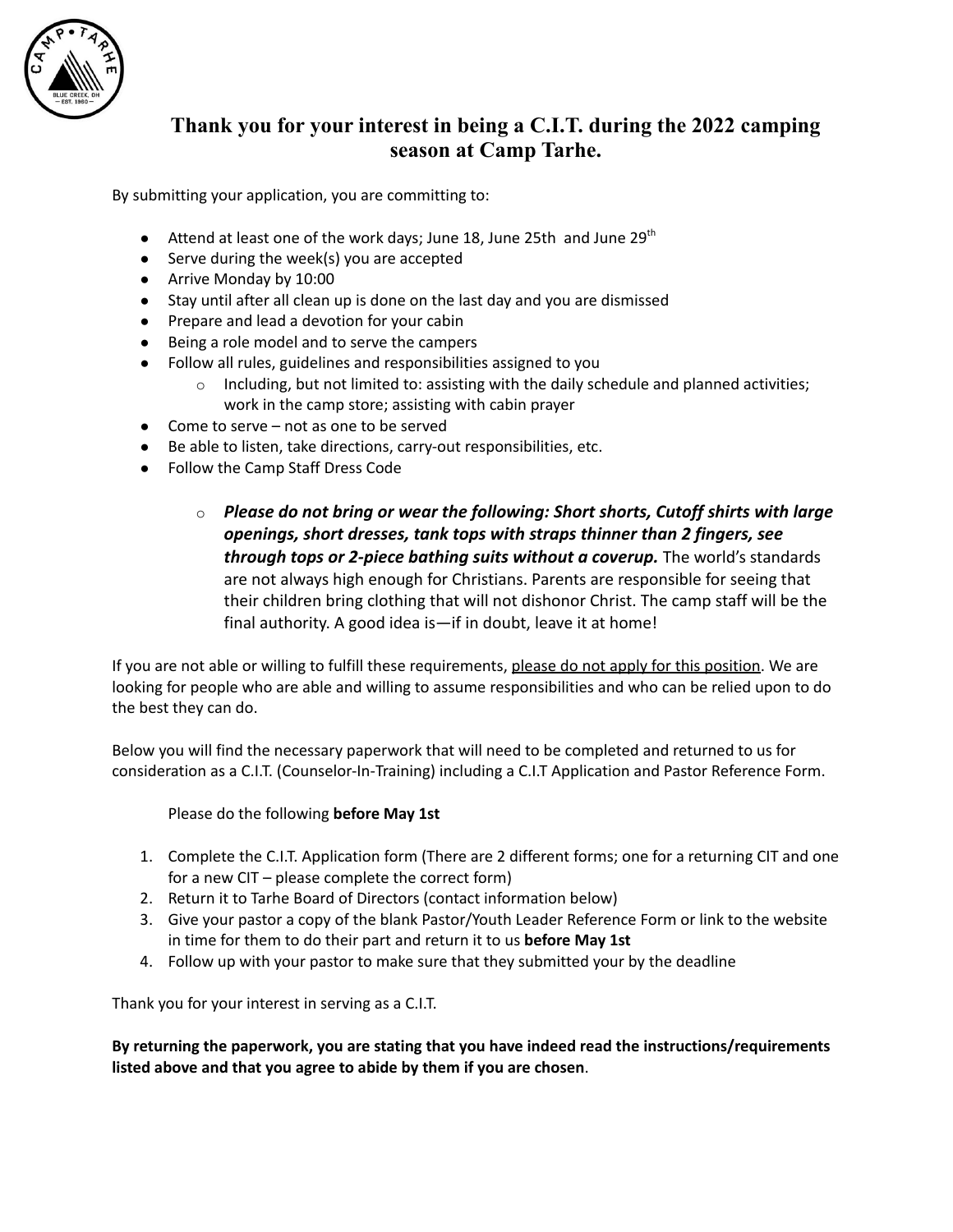Please be prompt to return your forms.

We plan to send out notifications to those who are selected by the first week of May. please feel free to contact us.

Applications will be accepted **until May 1st** via

Camp Tarhe's Facebook – private message Online application through www.camptarhe.org

Emailed to tarheyouthcamp@hotmail.com

Mailed to: Camp Tarhe c/o Alisha Pratt 8533 Tealwood Court Florence, KY 41042

If you have questions or comments please feel free to reach out to us.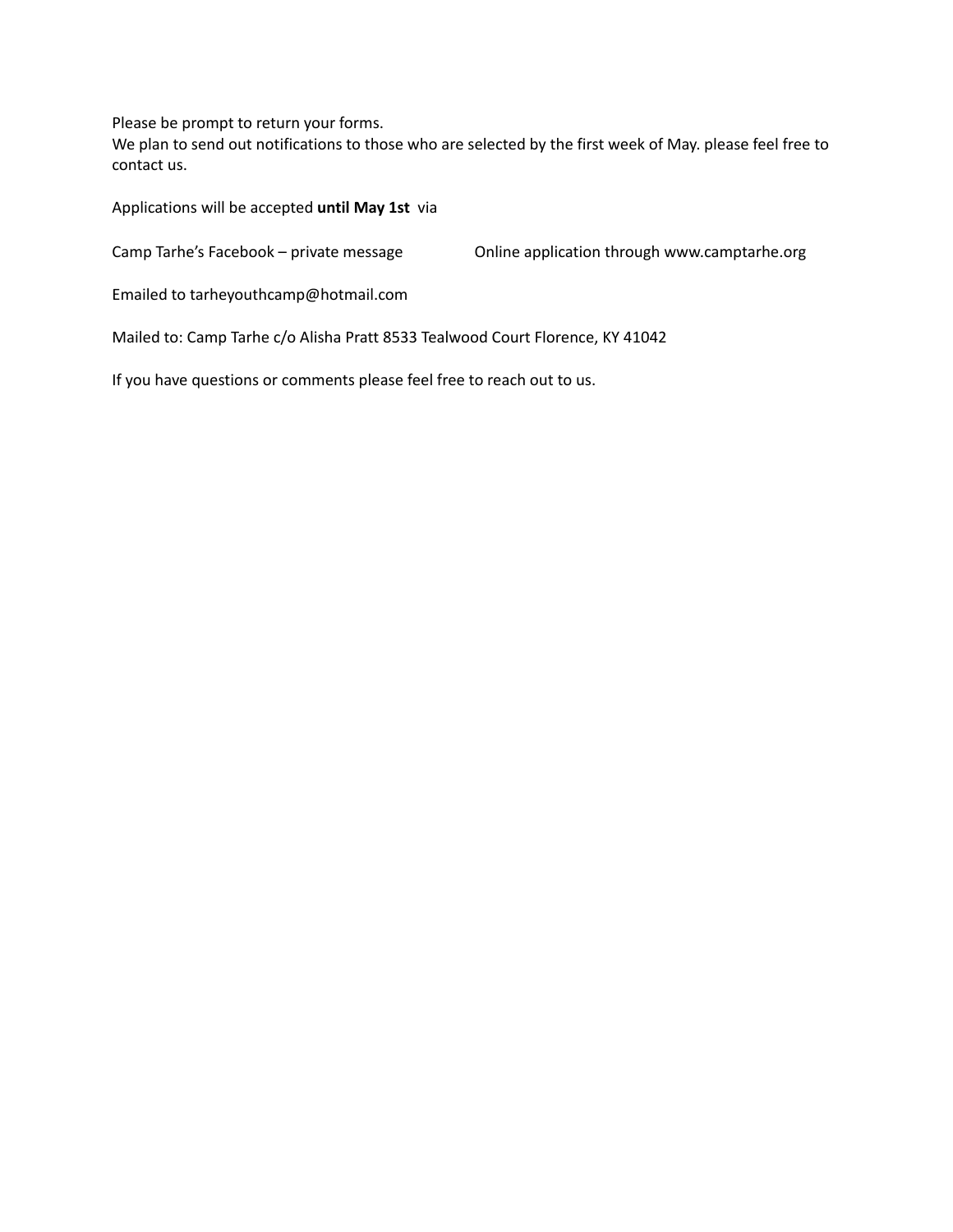# **NEW Counselor in Training Application**

### PERSONAL INFORMATION

Name: Grade Entering in Fall: Age: Address: Phone: E-mail:

*Which week(s) of camp are you interested in working?*

*• Junior Week (July 4th - 8th )*

*• Senior Week (July 11th - 16th )*

Most used form of social media?

Best way to contact you? social media (instagram, facebook), email , phone (call or text)

Number of years you have attended Tarhe Youth Camp: Have you previously worked at this or any other camp? • Yes • No

If yes: Where: How many years:

#### REFERENCE INFORMATION

Church you currently attend: Pastor's Name & Phone Number: Youth Pastor/Minister's Name & Phone Number:

Church Address:

Please list 2 references (cannot be pastor, Tarhe Staff or family member)

Reference #1

Name

Address

Phone

Relationship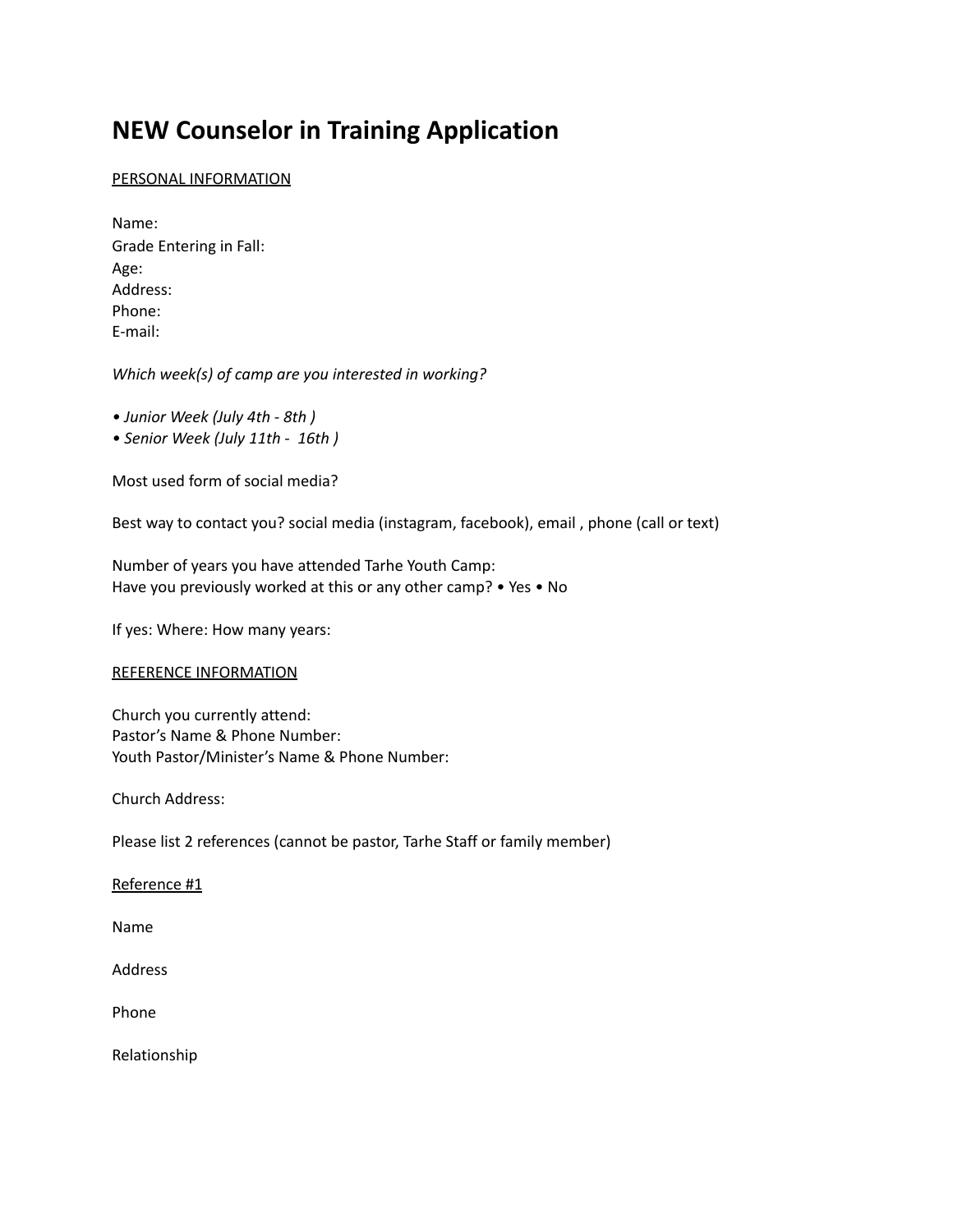Reference #2

Name

Address

Phone

Relationship

#### **PERSONALITY QUESTIONS**

What is your secret talent? What is your favorite ice cream? What is your spirit animal and why? Who would you want to go have dinner at Golden Corral with (dead or alive) and why? If you were famous what would you be famous for?

#### **CAMP AND SPIRITUAL QUESTIONS**

Please answer the following questions completely and honestly

Have you accepted Jesus as your Savior? How long ago? How often do you currently attend church? What church-related activities are you involved with or in? Why are you interested in serving as a C.I.T.? Are there certain roles you are interested in learning more about? (ie. media, teaching, recreation, worship) Can you follow directions and act in a responsible manner?

Please write a brief personal testimony:

Any other information you feel is important to your application?

# MAKE SURE YOU GIVE YOUR PASTOR/YOUTH LEADER THE REFERENCE FORM AT END OF THIS DOCUMENT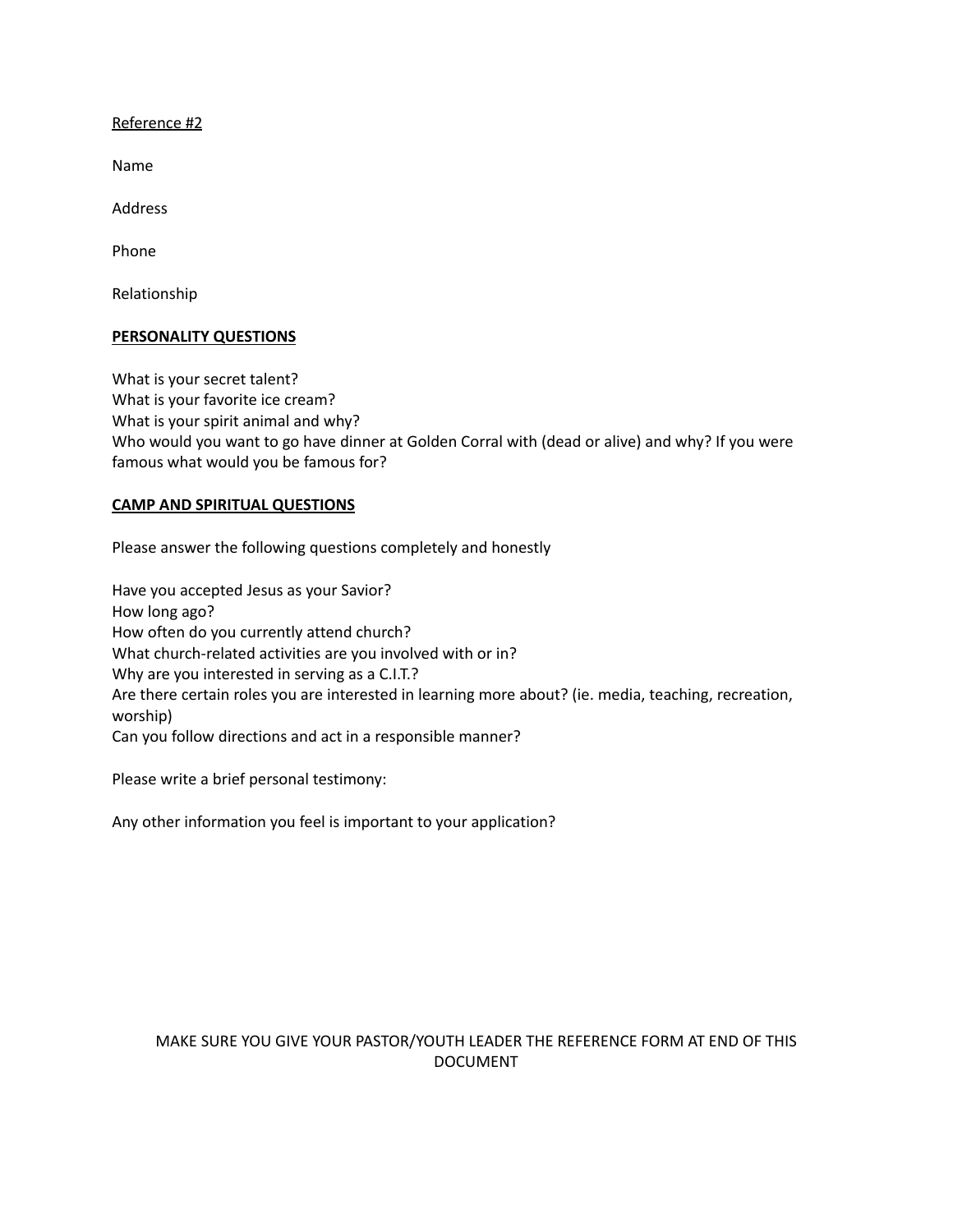# **RETURNING Counselor in Training Application**

### **PERSONAL INFORMATION**

Name: Grade Entering in Fall: Age: (if not same as last year) Address: Phone: E-mail:

Church you currently attend: Pastor's Name & Phone Number: Youth Pastor/Minister's Name & Phone Number:

*Which week(s) of camp are you interested in working?*

*Junior Week (July 4th - 8th ) Senior Week (July 11th - 17th)*

Most used form of social media?

Best way to contact you? social media (instagram, facebook), email , phone (call or text)

#### **PERSONALITY QUESTIONS**

What is your secret talent? What is your favorite ice cream? What is your spirit animal and why? Who would you want to go have dinner at Golden Corral with (dead or alive) and why? If you were famous what would you be famous for?

**CAMP AND SPIRITUAL QUESTIONS** Please answer the following questions completely and honestly How often do you currently attend church? What church-related activities are you involved with or in? What has God done in your life since Camp last year? Are there certain roles you are interested in serving in specifically?

# MAKE SURE YOU GIVE YOUR PASTOR/YOUTH LEADER THE REFERENCE FORM AT END OF THIS DOCUMENT